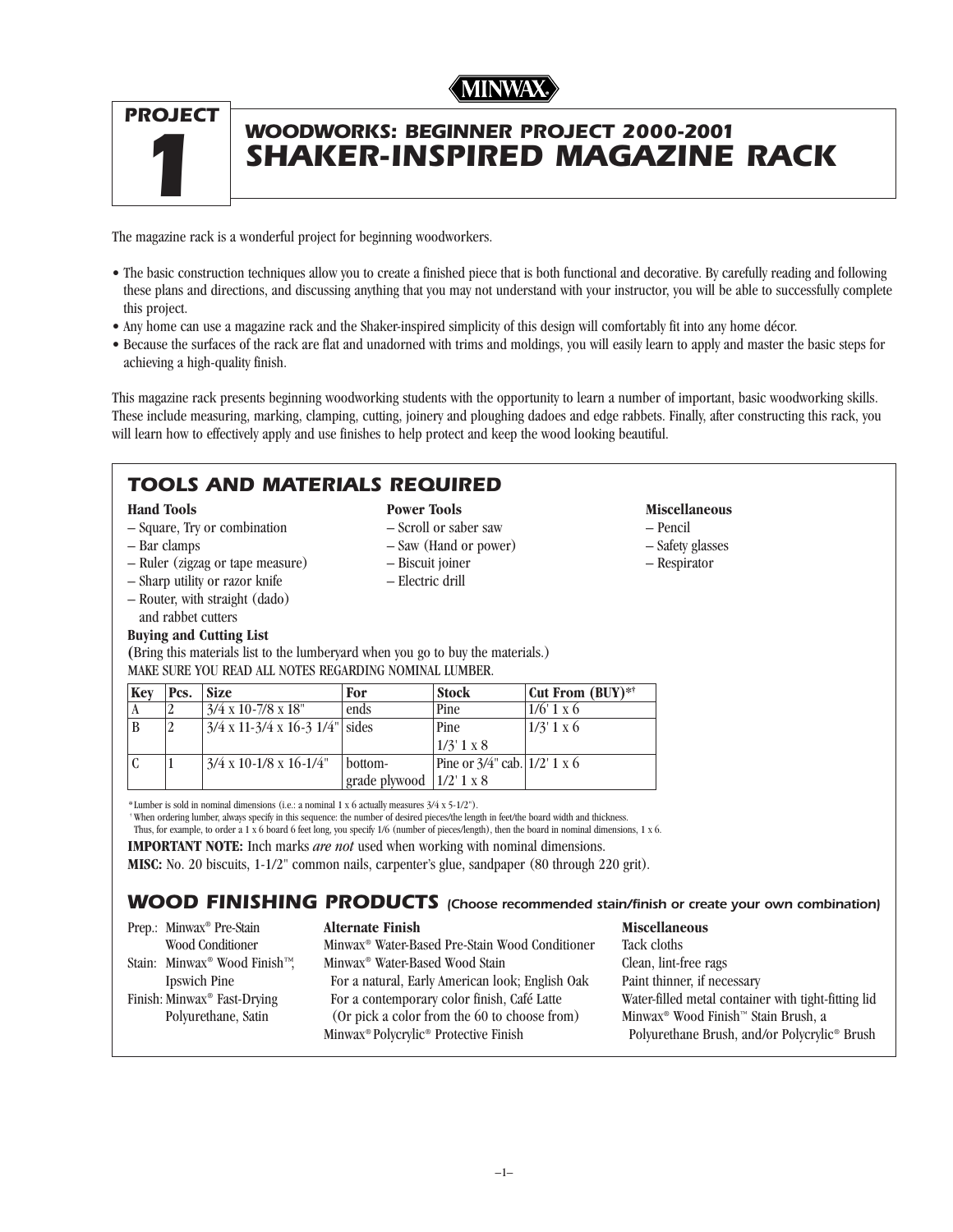## *BEFORE YOU BEGIN*

Good craftsmanship begins and ends with good work habits. This means that you should make the following steps your routine workshop practice:

- Always carefully and fully review plans and instructions before ever putting a tool to the project lumber.
- If you have any doubts or questions, discuss them with your shop instructor.
- At the end of every work session, clean up your shop and put away all tools—so you will start the next work session in a safe and pleasant atmosphere.
- Work sensibly and safely. Wear safety goggles when doing work that creates flying chips and sawdust; wear the appropriate respirator whenever making sawdust or working with thinners or solvents.

### *PROCEDURE*

*The instructions that follow are for working with narrow boards as spelled out in the materials buying list.*

**1.** Lay out parts A, B and C to exact size on your boards and cut these parts to length.

**2.** Select pairs for creating each panel (members; two A's, two B's). Align each pair of boards to obtain the most pleasing grain arrangement for each panel. NOTE: To minimize chance of cupping and warping, boards to be joined should be laid out so their annular rings are reversed. (See drawing)

**3.** When satisfied with grain arrangement of the four panels, mark each with a cabinetmaker's triangle; then make the matchmarks for ploughing the biscuit slots.

**4.** Finally, mark each panel for quick identification (1,2,3,etc.) on the board ends.

**5.** Using the plate joiners, plough all boards for the number 20 biscuits. **6.** Using the cabinetmaker's triangle (see drawing) along with matchmarks on board ends, reassemble the four panels using glue and no.20 biscuits; apply light pressure with bar clamps to hold the joints closed while the glue dries. Set the clamped-up boards aside for 24 hours.

**7.** Next day, remove the clamps and return them to the clamp rack. **8.** Working with a try or combination square lay out the dado and edge

rabbets on both end panels. **9.** After making certain router is disconnected from power source, install a 3/4"-dia. straight cutter set to cut exactly 3/8" deep. Position

and clamp the straight edge guide to plough your first dado.

*Cabinetmaker's Tip: In order to determine the exact placement for a clamped-on straight edge guide, you must make a test cut in scrap stock. To do this after installing and securing the router cutter, start the router and, carefully and slowly, push the spinning cutter into the edge of the test stock. As soon as the cutter enters the wood, release the trigger and hold the router perfectly motionless until the cutter stops spinning. When it does and without moving the router, carefully make a pencil mark alongside the edge of the shoe at board edge. Remove the router and measure the distance from pencil mark to edge of the groove just cut. This is the offset for this particular bit; that is, the distance a straightedge guide must be positioned from the desired groove or dado.*

**10.** Working with one panel at a time, plough all the edge rabbets and dadoes in both "A" members; make certain you use a securely clamped guide for the router shoe to ride against, for every cut.

**11.** Repeat the procedure to cut the edge rabbets at bottom of members "B".

**12.** Temporarily assemble both parts A and B using partially driven 4-penny finishing nails. Turn the rack upside down on bench and measure the exact dimension for the bottom piece. Then cut "C" to size and make a test fit to ensure all being as it should be.

**13.** Visually check the rack overall for fit and appearance. If necessary, sand corners where they abut to obtain a smooth and neat-looking fit. Disassemble the rack taking care to not make any hammer marks as you pull the temporary nails; i.e., use a scrap block of wood beneath the hammer's head.

**14.** On a project like this one— where all parts are flat and without adornment— sand all of the parts before final assembly. This makes this part of the job both easier and faster. Start with either 100- or 120-grit paper, depending upon the condition of your stock, and work your way up to 150-grit. This abrasive grit will provide an adequate degree of smoothness on raw pine.

**15.** The rack can be assembled using carpenter's glue and a pneumatic nail gun and 1-1/4" nails. If preferred, you can instead assemble your rack with glue, counterbored flathead wood screws and dowels (to hide the screw heads).

**16.** Start by fastening one side panel "B" to one of the end panels "A". Then install the second side panel and finish by installing the other end panel. Before glue has a chance to set, place the rack upside down on your workbench and drop in the bottom; secure it with nails (or screws). NOTE: It is important that the bottom be installed immediately after joining the side panels since this is what will hold the rack square while the glue dries.

**17.** Leave the rack undisturbed for 24 hours before proceeding to the staining and finishing section.

# *STAINING/FINISHING*

*Cabinetmaker's Tip: Though you may be tempted to cut short your sanding and wiping time, don't do it. Both of these tasks are very important steps in obtaining a high-quality finish. Remember that it is the finish on the furniture that people see— and it is the finish on the piece, as much as any of the building elements, that will have great bearing on how people judge your craftsmanship. By following the steps below and the instructions the manufacturer puts on the can label, you will finish like a professional— even if this is your very first project.*

**1.** Sand the entire piece using 120-grit abrasive paper, then move up to 150-grit to complete the pre-finish smoothing. Use a pad sander and with-the-grain sanding strokes. This should remove any marks or scratches that may have occurred during assembly— dust off the piece and wipe it carefully with a tack rag.

**2.** Apply Minwax® Pre-Stain Wood Conditioner following the directions on the label. After 15 minutes, wipe off all excess Conditioner using a clean, lint-free rag. Proceed to the staining within 2 hours.

**3.** Do the staining in two steps; first, the interior surfaces, then, the exterior. Apply the Minwax® Wood Finish™ Ipswich Pine (or, the stain color of your choice) to the interior surfaces using either rag or brush. Allow stain to set about 10-15 minutes then wipe off all excess stain. Repeat for the exterior surfaces. Allow stain to dry 24 hours.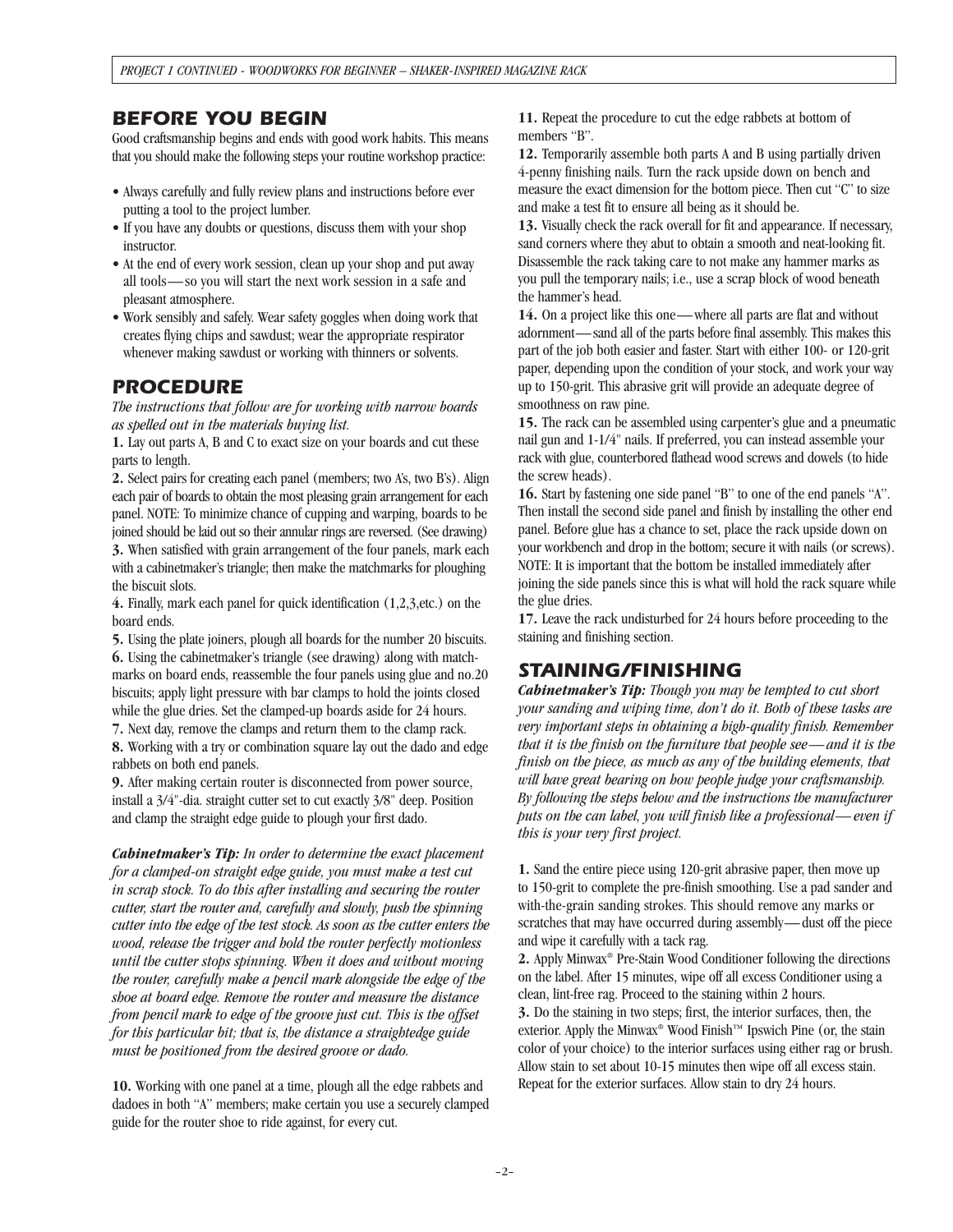*Finisher's Tip: When wiping off stain, make certain that your last wipe with the cloth is in a with-the-grain direction. This way, any stain you miss during wipe-off will be visually minimized by the wood grain.* 

**4.** Apply Minwax® Fast-Drying Polyurethane following the directions on the can…Note: To obtain the look of hand rubbing, use Satin finish (if a high shine is desired, use Gloss). In either case, make sure you use a brush intended for use with Polyurethane. Allow the first coat of finish to dry overnight.

**5.** The next day, using with-the-grain strokes, sand all surfaces lightly with 220-grit paper; dust off and wipe with a tack rag. Apply a second coat of the Polyurethane and set aside to cure overnight.

**6.** Finally, sand lightly with 240-grit paper, dust off, wipe with a tack cloth and apply the third and final coat of Polyurethane. Allow the piece to cure for several days before actually using the rack.

#### **If you opt for a water-based finish—**

All the basic finishing steps, such as sanding, dusting, wiping off, apply when working with water-based finishes. Following are the basic steps to a water-based finish:

**1.** When using a water-based stain, first apply a coat of Minwax® Water-Based Pre-Stain Wood Conditioner. This helps to ensure uniform penetration when applying stain. Apply the Conditioner with a nylonpolyester brush and allow it to penetrate for about 5 minutes. Then, wipe any excess off the surface using a clean, lint-free cloth.

**2.** Wait about 15 minutes, then, using 180-grit abrasive paper, sand off any "whiskers" raised by the Conditioner.

**3.** Apply the stain you selected with either a nylon/polyester brush or clean rags. Allow stain to penetrate no longer than 3 minutes. While stain is still wet wipe off all excess with a clean cloth lightly dampened with stain. Allow the piece to dry for 2 hours before applying a second coat, if desired. Allow the piece to dry overnight before proceeding with clear finish.

*Finisher's Tip: Minwax® Water-Based Stain is available in six factory (wood-tone) colors, a White Wash Pickling Stain and 60 custom colors. This means that you are not limited to just wood colors (pine, oak, walnut, etc.). Instead, you can actually pick and apply a color to compliment the décor of the room in which the rack will stand. For this reason, make sure you look over all of the Minwax® color charts before making your final selection.*

**4.** Applying a clear protective finish, such as Minwax® Polycrylic® Protective Finish, is the final step. Stir the can contents thoroughly before starting and periodically repeat the stirring during your work session.

**5.** Working a small area at a time to maintain a wet edge, apply the first coat. Work quickly and make the final strokes in each newly finished section with-the-grain brush strokes.

**6.** Allow the finish to dry a minimum of 2 hours. Then sand lightly using 220-grit sandpaper wrapped around a soft backup block. Thoroughly dust off and wipe with a tack rag.

**7.** Repeat steps 4, 5 and 6 to apply the second coat.

**8.** Repeat these steps to apply a third and final coat of Protective Finish. Allow the piece to rest for about a week before putting the rack into service.

#### **FINISHING TRICKS YOU SHOULD KNOW ABOUT**

*1. It is smart to use scraps of wood to test the stains and finishes you are planning to use. On the back of the scrap, mark the stain/finish used and the type of wood on each test sample chip. Allow all samples to dry thoroughly before making your final finish selection for the project at hand. Save samples for quick reference on future projects.*

*2. It is critical that all stains and finishes be allowed to dry thoroughly between coats. Remember that drying times can vary due to humidity and other climactic conditions.*

*3. When additional surface protection is desirable, apply two or three coats of Minwax Paste Wax. Buff each coat with a clean, stiff fiber brush; after the last wax application and buffing, rub with a clean lint-free cloth.*

*4. You may or may not need to install furniture glides on your magazine rack. If these are used, install one per foot to ensure that the piece won't rock if placed on a slightly uneven surface (floor or rug). Use nylon glides if the rack will be used on either wood or carpeting; rubber glides if you want to make certain that the rack will not slide about on wood.*

#### **MORE TIPS**

- If you have product left over, wipe the can rim so that product in the rim won't dry out and prevent the lid from forming a tight seal.
- Clean brushes used for oil-based finishes with mineral spirits; for water-based products such as Minwax® Polycrylic® Protective Finish, clean brushes with soap and warm water.

#### **Product Safety**

For your safety and the safety of those you work with, always read the safety warnings, which manufacturers print on their labels, and follow them to the letter. Typical safety advice and instructions will contain such as the following:

**DANGER! MINERAL-BASED PRODUCTS ARE HARMFUL OR FATAL IF SWALLOWED. SKIN IRRITANT. COMBUSTIBLE. KEEP OUT OF REACH OF CHILDREN. DANGER:** Contains mineral spirits. Harmful or fatal if swallowed. Do not take internally. Skin irritant. Avoid contact with skin and eyes. Wear rubber gloves and safety glasses when handling. Combustible. Do not use or store near heat, sparks, flame or other source of ignition. Close container after each use. Avoid inhalation and use only with adequate ventilation. If using indoors, open all windows and doors to make sure there is fresh air movement. If you experience lightheadedness, dizziness or headaches, increase fresh air movement or leave the area. Reports have associated repeated and prolonged occupational overexposure to solvents with permanent brain and nervous system damage. Intentional misuse by deliberately concentrating and inhaling the contents may be harmful or fatal.

**FIRST AID:** If swallowed: Do not induce vomiting. Call physician immediately.

**FOR SKIN CONTACT:** Wash thoroughly with soap and water. If irritation persists, get medical attention.

**FOR EYE CONTACT:** IMMEDIATELY flush eyes thoroughly with water, then remove any contact lenses. Continue to flush eyes with water for at least 15 minutes. If irritation persists, get medical attention.

**IF AFFECTED BY INHALATION:** Immediately remove to fresh air. If symptoms persist, call physician.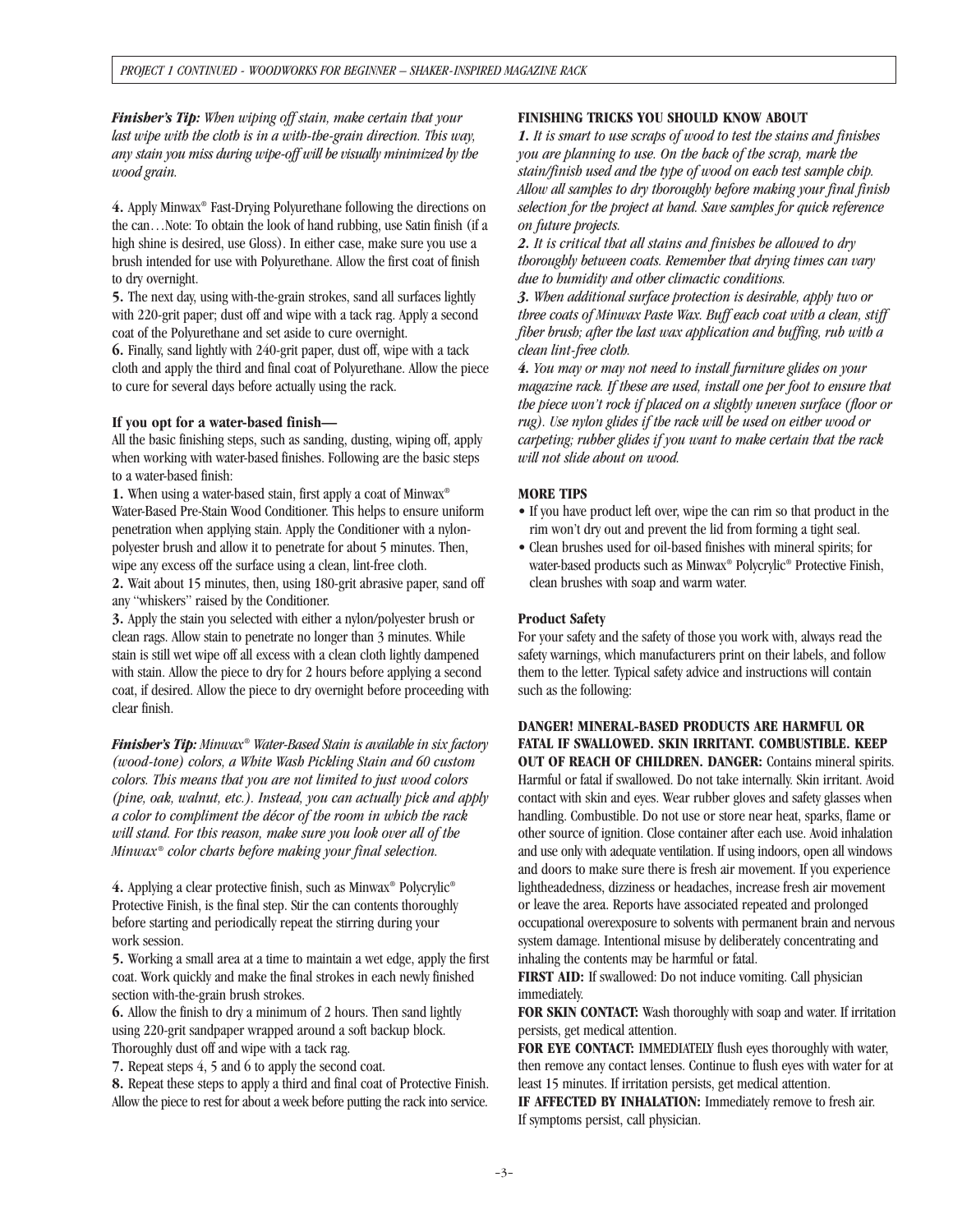#### When using Minwax Polycrylic Protective Finish:

**VAPOR HARMFUL.** Use only with adequate ventilation. To avoid overexposure, open windows and doors or use other means to ensure fresh air entry during application and drying. If you experience eye watering, headaches or dizziness, increase fresh air supply or wear respiratory protection (NIOSH/MSHATC23C or equivalent) or leave the area. Avoid contact with eyes and skin. Wash hands after using. Keep container closed when not in use. Do not transfer contents to other containers for storage. **DO NOT TAKE INTERNALLY.**

**FIRST AID.** In case of eye contact, flush thoroughly with large amounts of water for 15 minutes and get medical attention. For skin contact, wash thoroughly with soap and water. In case of respiratory difficulty, provide fresh air and call physician. If swallowed, get medical attention immediately.

#### **DELAYED EFFECTS FROM LONG-TERM OCCUPATIONAL OVEREXPOSURE.**

Contains solvents that can cause permanent brain and nervous system damage. Intentional misuse by deliberately concentrating and inhaling the contents may be harmful or fatal.

#### **Safe Disposal of Rags & Waste**

Please be mindful of the safe way to dispose of rags and other waste. Rags, steel wool and other waste products soaked with oil finishes or solvents may spontaneously catch fire if improperly discarded.

Place rags, steel wool and other waste immediately after use in a waterfilled metal container. Tightly seal and dispose of the waste materials in accordance with local trash removal regulations. Be sure to keep the waste out of reach of children.

#### Created for GW&J and Minwax Company by Harry Wicks Woodworks, Cutchogue, NY 11935 ©2000



# **MAGAZINE RACK**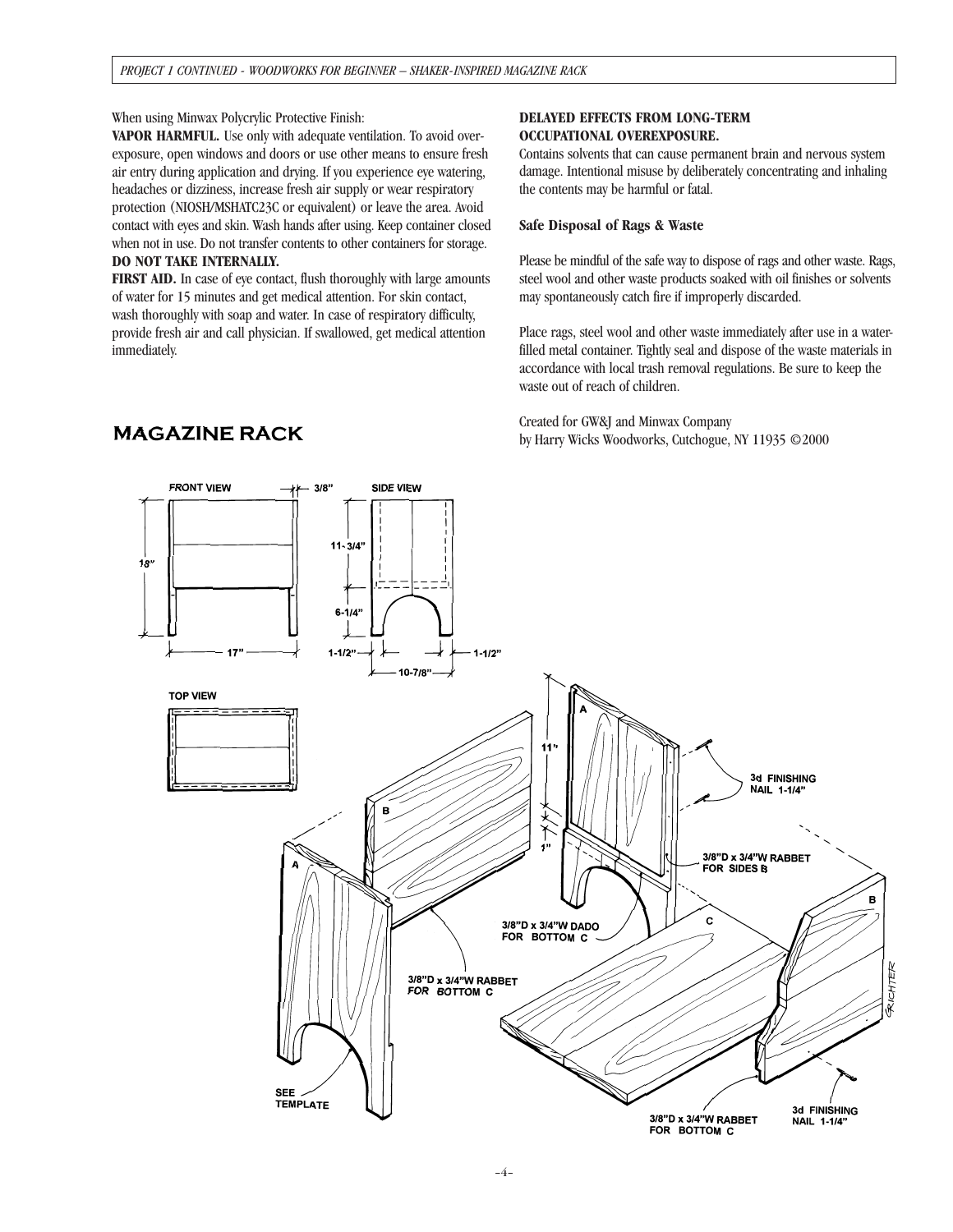